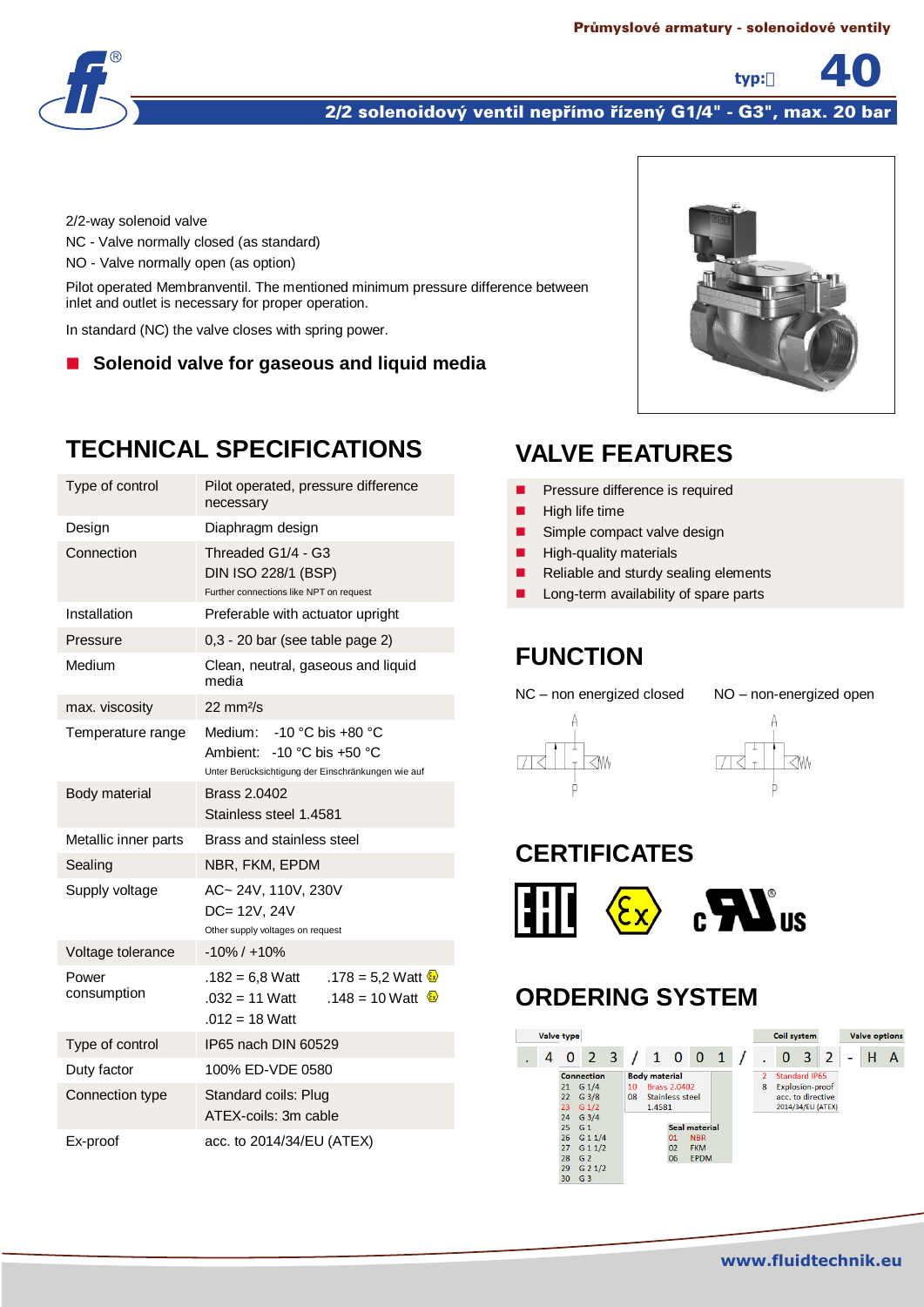

## 2/2 solenoidový ventil nepřímo řízený, řada 40, G1/4" - G3"

# **TECHNICAL FEATURES**

|      |              |                               |               | max. pressure for coils NC |            | max. pressure for coils<br><b>ATEX NC</b> |            |
|------|--------------|-------------------------------|---------------|----------------------------|------------|-------------------------------------------|------------|
| G    | Seat Ø<br>mm | Kv-value<br>m <sup>3</sup> /h | Standard type | .182                       | .032       | .178                                      | .148       |
| 1/4  | 13,5         | 1,6                           | .4021/0.01/   | $0,3 - 20$                 | $0,3-20$   | $0,3-10$                                  | $0,3-20$   |
| 3/8  | 13,5         | 3,3                           | .4022/01/     | $0,3 - 20$                 | $0,3 - 20$ | $0,3-10$                                  | $0,3-20$   |
| 1/2  | 13,5         | 3,8                           | .4023/0.01/   | $0,3 - 20$                 | $0,3-20$   | $0,3-10$                                  | $0,3-20$   |
| 3/4  | 27,5         | 11,0                          | .4024/0.01/   | $0,3-16$                   | $0,3 - 20$ | $0,3-10$                                  | $0,3 - 20$ |
| 1    | 27,5         | 13                            | .4025/01/     | $0,3-16$                   | $0,3-20$   | $0,3-10$                                  | $0,3 - 20$ |
| 11/4 | 40           | 30                            | .4026/01/     |                            | $0,5-16$   |                                           | $0.5 - 16$ |
| 11/2 | 40           | 32                            | .4027/01/     | $\overline{\phantom{a}}$   | $0.5 - 16$ |                                           | $0.5 - 16$ |
| 2    | 50           | 45                            | .4028/01/     | $\blacksquare$             | $0,5-16$   |                                           | $0,5-16$   |
| 21/2 | 65           | on req.                       | .4029/1001/XX |                            | $0,3-10$   |                                           |            |
| 3    | 80           | on req.                       | .4030/1001/XX |                            | $0,3-10$   |                                           |            |

**The flow rate mentioned in the table applies to the strongest coil.**

|      |           | max. pressure for coils NO |               |          |                          |
|------|-----------|----------------------------|---------------|----------|--------------------------|
| G    | Seat Ø mm | Kv-value $m^3/h$           | Standard type | .012     | .148                     |
| 1/4  | 13,5      | 1,6                        | .4021/0.01/   | $0,3-20$ | $0,3-20$                 |
| 3/8  | 13,5      | 3,3                        | .4022/01/     | $0,3-20$ | $0,3-20$                 |
| 1/2  | 13,5      | 3,8                        | .4023/0.01/   | $0,3-20$ | $0,3-20$                 |
| 3/4  | 27,5      | 11,0                       | .4024/0.01/   | $0,3-20$ | $0,3-20$                 |
| 1    | 27,5      | 13                         | .4025/01/     | $0,3-20$ | $0,3-20$                 |
| 11/4 | 40        | 30                         | .4026/01/     | $0,5-16$ | $\overline{\phantom{0}}$ |
| 11/2 | 40        | 32                         | .4027/01/     | $0,5-16$ | $\overline{\phantom{0}}$ |
| 2    | 50        | 45                         | .4028/01/     | $0,5-16$ | $\overline{\phantom{0}}$ |

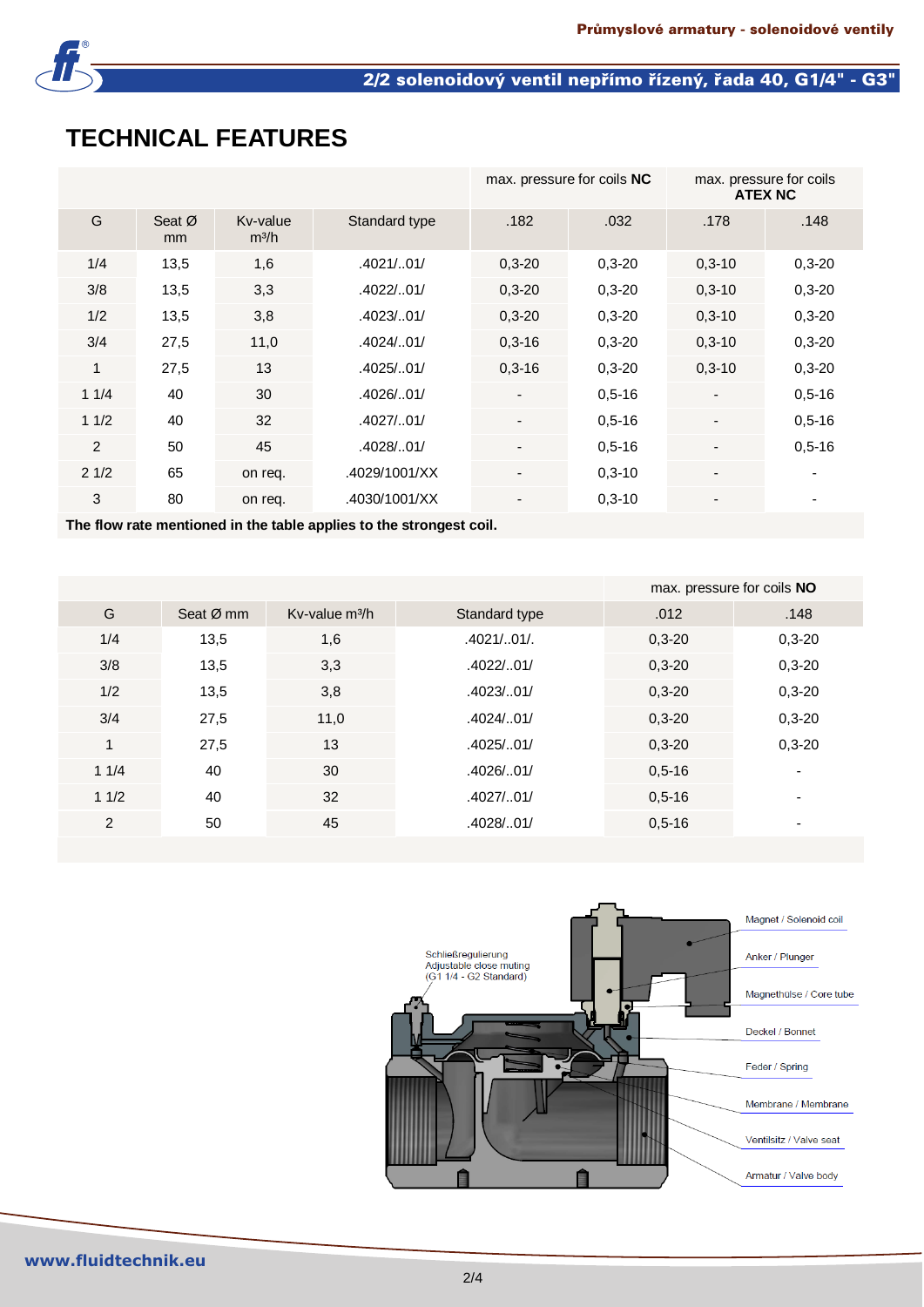

#### 2/2 solenoidový ventil nepřímo řízený, řada 40, G1/4" - G3"

# **DIMENSIONS**





| coil                    | .182 / .178               |                                  |      |      |      |  |  |  |  |
|-------------------------|---------------------------|----------------------------------|------|------|------|--|--|--|--|
| <b>Type</b>             | 4021                      | 4022                             | 4023 | 4024 | 4025 |  |  |  |  |
| G                       | 1/4                       | 3/8                              | 1/2  | 3/4  | 1    |  |  |  |  |
| A                       | 48                        | 48                               | 48   | 70   | 70   |  |  |  |  |
| C                       | 51                        | 51                               | 51   | 51   | 51   |  |  |  |  |
| K                       | 75                        | 75                               | 75   | 87   | 87   |  |  |  |  |
|                         | 67                        | 67                               | 67   | 96   | 96   |  |  |  |  |
| t                       | 12                        | 12                               | 12   | 16   | 16   |  |  |  |  |
| kg                      | 0,9                       | 0,85                             | 0,8  | 1,65 | 1,5  |  |  |  |  |
| $\mathbf{r}$<br>$+ - -$ | $\bullet$<br>$\mathbf{u}$ | $\sim$ $ \sim$ $\sim$<br>$\cdot$ |      |      |      |  |  |  |  |

\*Differing dimension "C" for ATEX coils

| coil                                    | .032 / .012 / .148 |      |      |      |      |      |      |      |  |  |
|-----------------------------------------|--------------------|------|------|------|------|------|------|------|--|--|
| <b>Type</b>                             | 4021               | 4022 | 4023 | 4024 | 4025 | 4026 | 4027 | 4028 |  |  |
| G                                       | 1/4                | 3/8  | 1/2  | 3/4  | 1    | 11/4 | 11/2 | 2    |  |  |
| $\mathsf{A}$                            | 48                 | 48   | 48   | 70   | 70   | 96   | 96   | 112  |  |  |
| C                                       | 61                 | 61   | 61   | 61   | 61   | 61   | 61   | 61   |  |  |
| K                                       | 90                 | 90   | 90   | 102  | 102  | 110  | 110  | 120  |  |  |
|                                         | 67                 | 67   | 67   | 96   | 96   | 140  | 140  | 168  |  |  |
| $\mathbf{f}$                            | 12                 | 12   | 12   | 16   | 16   | 22   | 22   | 22   |  |  |
| kg                                      | 0,9                | 0,85 | 0,8  | 1,65 | 1,5  | 3,1  | 2,9  | 4,0  |  |  |
| *Differing dimension "C" for ATEY coils |                    |      |      |      |      |      |      |      |  |  |